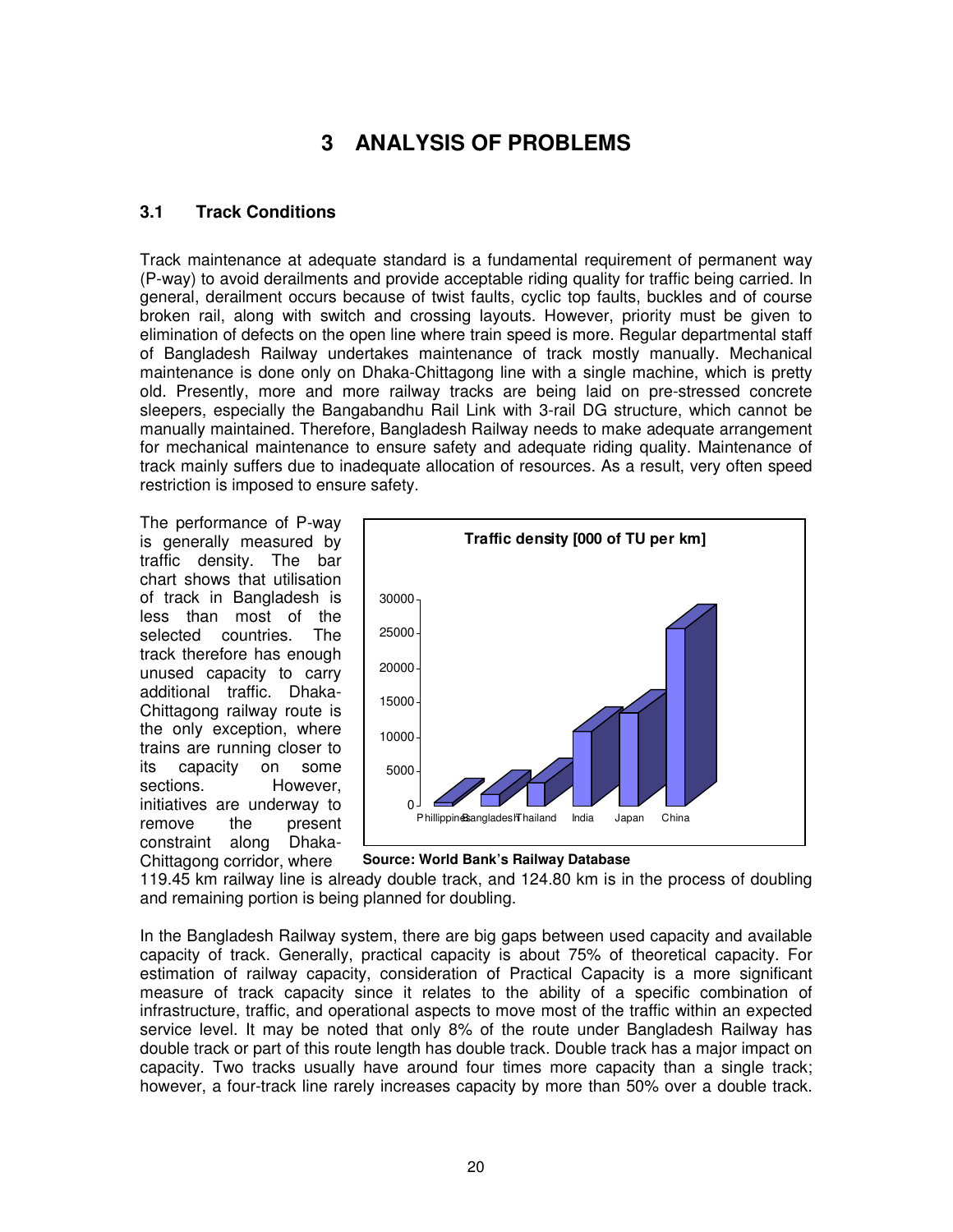Furthermore, adding a second track may not eliminate the problem because the station is the real bottleneck.

In order to improve, the track condition, a Feasibility Study for Improvement and Rehabilitation of Branch Lines of Bangladesh Railway was undertaken in 2007. The study team surveyed about 1009 km rail route out of total 2,885 km (since 228.74 km route was closed down) route length of Bangladesh Railway. The study indicated that 1009 km of tracks need urgent rehabilitation and 1,647 km of tracks are in good condition, which need only proper routine maintenance.

#### **Employee Productivity in Maintenance**

Employee productivity, related to track maintenance is one of the crucial issues which need to be maintained for ensuring proper utilisation of public fund. The bar<br>chart crelated to emplovee chart related to employee productivity shows that it is very low in most of the Asian countries, which calls for improvement. It is partly because the regular departmental staffs maintain the track manually. However, close supervision may increase to some extent the productivity of maintenance labour, which could be and cheaper than mechanised track maintenance.



**Source: World Bank's Railway Database**

The mechanised maintenance system is also required, particularly in the main line, where traffic density and speed are of paramount importance. Presently, Bangladesh Railway has

been laying concrete sleeper in place of steel sleeper, which are more heavier. This type of replacement needs more manual labour than before. In the context of employee per km of line, the bar-chart shows that Bangladesh is having an average position among the Asian countries. Employee per km of line is 14 in Bangladesh as compared to 25 in India. However, there are growing tendency for privatisation of maintenance labour worldwide to reduce the overall railway costs and to ensure better performance in railway track maintenance.



**Source: World Bank's Railway Database**

The maintenance of main lines, however, shall have to be mechanically maintained.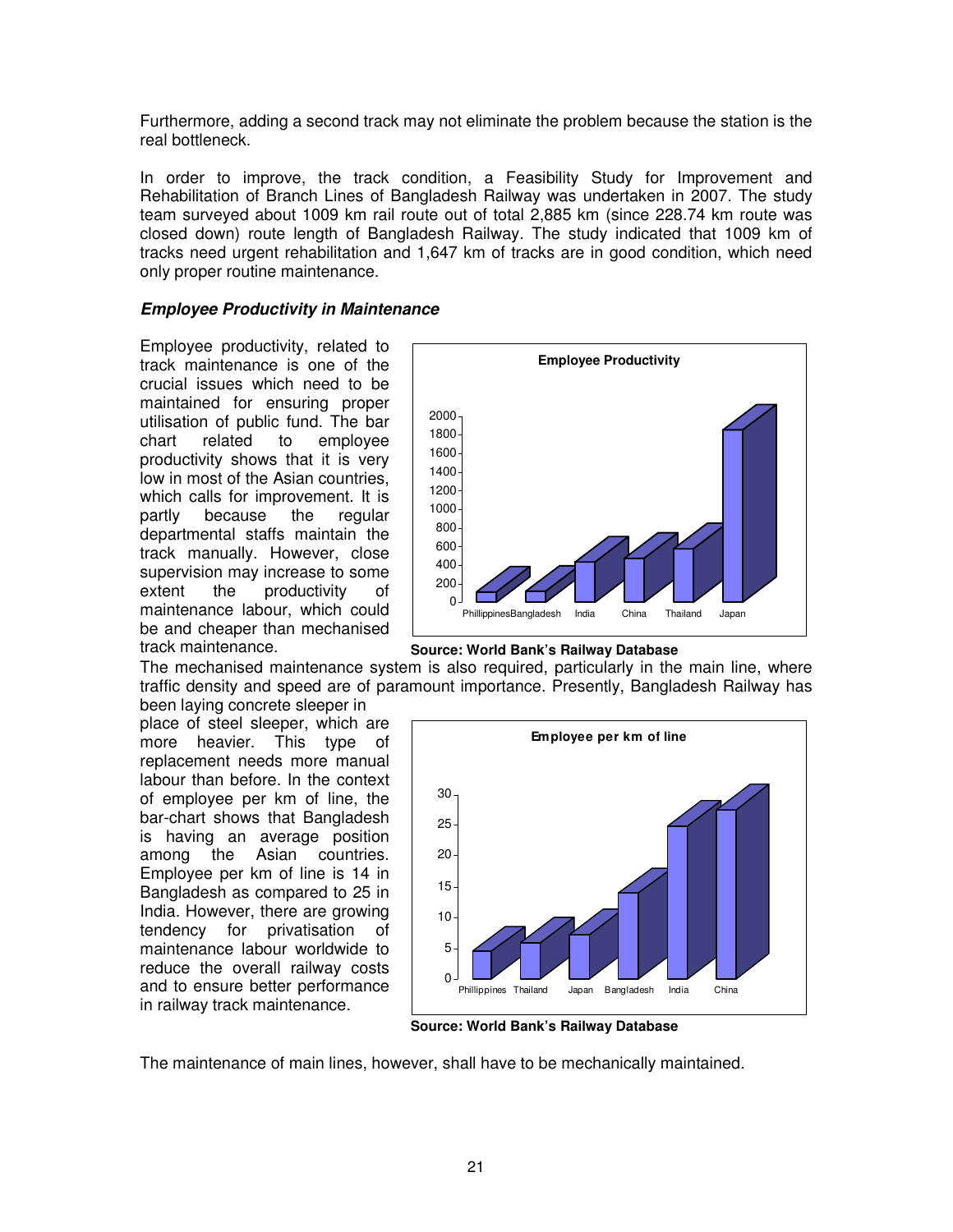## **3.2 Bridge Conditions**

Most of the railway bridges were built more than 100 years ago and they are still continuing. The permitted speed on most of the bridges is limited to 30-50 km/hour. According to railways requirements, the bridges need to be replaced or rehabilitated because of damage of abutment, pier, and girder, and crack and or corrosion of steel structures. In addition, some of the bridges need to be replaced because of double tracking programme, for instance, Dhaka-Chittagong route. Along this route, the bridges across the rivers Titas, Meghna and Lakhya are all single track only. Since double tracking works is in progress, it would be highly desirable that a second bridge is built for the new track being laid. Until the second bridge is build, the existing bridge, with appropriate signalling system could continue service the traffic of both the tracks. The various types of bridges under Bangladesh Railway are presented in the Table 3-1.

| rable 5-1. Type of Bridges and percentage |            |  |  |  |  |
|-------------------------------------------|------------|--|--|--|--|
| Kind of Bridges                           | Percentage |  |  |  |  |
| Arch                                      | 11.2       |  |  |  |  |
| <b>Arch Concrete</b>                      | 3.6        |  |  |  |  |
| Girder                                    | 29.7       |  |  |  |  |
| <b>Rail Cluster</b>                       | 2.5        |  |  |  |  |
| <b>RCC Slab</b>                           | 6.8        |  |  |  |  |
| Deck Girder                               | 18.5       |  |  |  |  |
| <b>Through Girder</b>                     | 7.4        |  |  |  |  |
| Simi-through Girder                       | 0.8        |  |  |  |  |
| Hume Pipe                                 | 16.8       |  |  |  |  |
| Open Rail Top                             | 2.7        |  |  |  |  |
| Total                                     |            |  |  |  |  |

|  |  | Table 3-1: Type of Bridges and percentages |  |
|--|--|--------------------------------------------|--|
|--|--|--------------------------------------------|--|

There are about 546 numbers of major bridges, having lengths more than 40 metres. The numbers of minor bridges are 3,104 which are mainly arch, rail cluster, RCC slab, Hume pipe etc. The following Table 3-2 sets out broader categories of bridges and their number.

| Table 3-2: Category of Bridges by Number |  |
|------------------------------------------|--|
|                                          |  |

| Number |
|--------|
| 546    |
| 3,104  |
| 3,650  |
|        |

#### **Table 3-3: Condition of Selected Major Bridges**

| Name of Major Bridges           | Existing condition and actions to be taken        |
|---------------------------------|---------------------------------------------------|
| Jamuna Multipurpose Bridge      | This bridge is 4.8 km long. Needs strengthening   |
|                                 | for higher axle load or construction of a new     |
|                                 | parallel railway bridge needed.                   |
| King George-VI (Bhairab Bridge) | The bridge length is 914 m. It was opened to      |
| <b>Bridge</b>                   | traffic in 1937 and a second bridge needs to be   |
|                                 | built because doubling of the track is underway.  |
| Hardinge Bridge                 | The bridge length is 1.8 km and opened to traffic |
|                                 | in 1915. The bridge needs to be rehabilitated.    |
| Tista Bridge                    | The bridge was opened to traffic in 1929. It will |
|                                 | need rehabilitation.                              |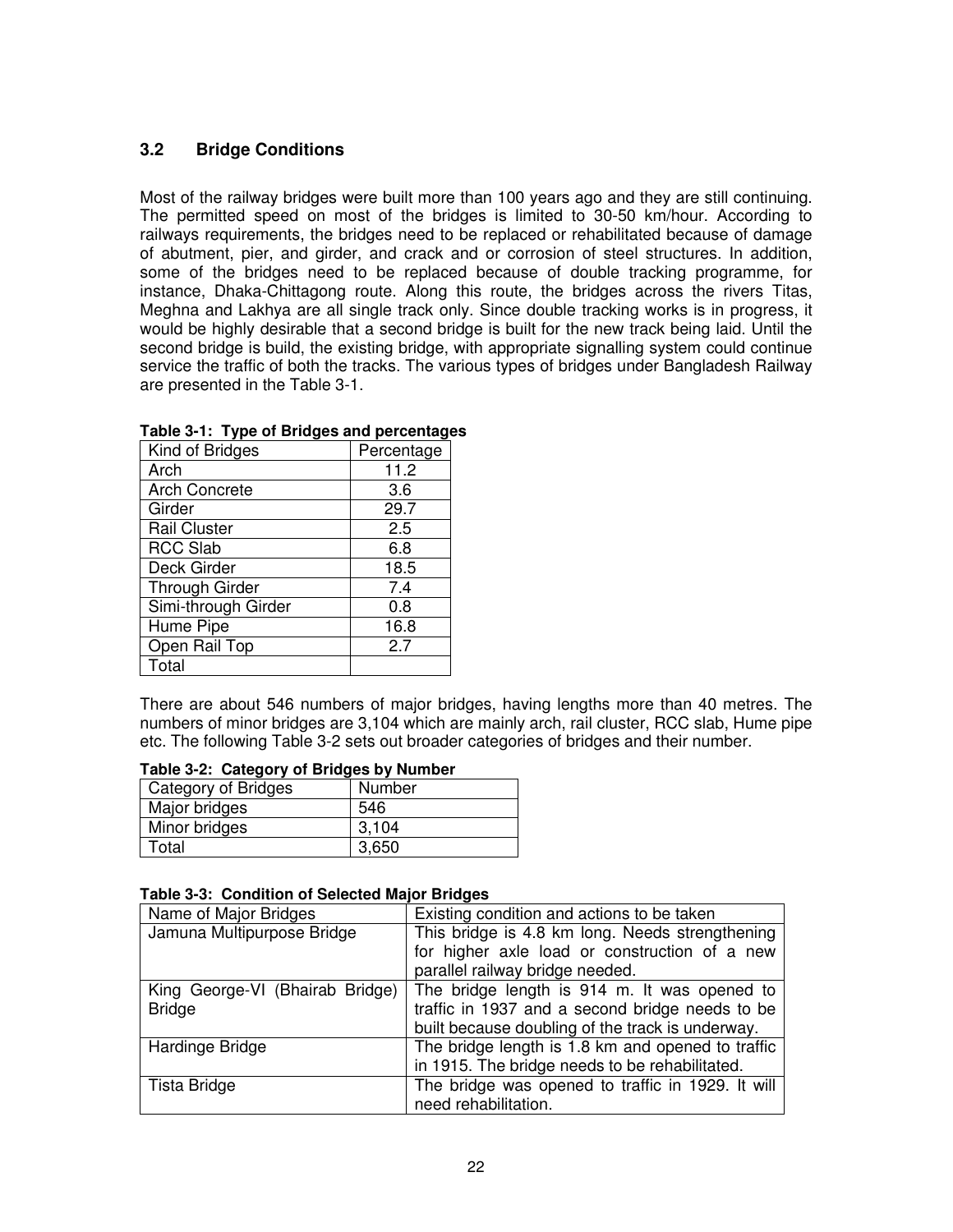| Kalurghat Bridge    | The bridge length is 239 m and it was constructed<br>in 1930. It needs major rehabilitation.                                                       |
|---------------------|----------------------------------------------------------------------------------------------------------------------------------------------------|
| Kanchan Bridge      | The bridge is located at Dinajpur-<br>Birol/Panchagarh railway line. It was damaged in<br>1971 war and needs to be rehabilitated.                  |
| <b>Titas Bridge</b> | The bridge length is 207m and was constructed in<br>1896. A second bridge needs to be built soon to<br>provide for doubled track.                  |
| Lakhya Bridge       | The bridge was constructed during the period<br>1910-1914, and its length is 335 m. The bridge<br>needs to be doubled tracked as soon as possible. |

### **3.3 Signals and Telecommunications**

The basic purpose of railway signals is to enhance safety and to give train drivers enough scope to slow down, stops or accelerate. The big advantage of rail over other forms of surface transport is the low friction of steel wheel on steel rail which contributes to large scale fuel efficiency. But this in turn makes it hard for the train to stop; a modern express train may require more than 2km to stop on the level and 3km to stop on a downhill slope. Although, railway signalling originated from the basic needs of safety, but its further development has permitted the exploitation of wider facilities, in the form of considerable economies and increased efficiency, coupled with the attainment of higher speeds and improved control. It is closely supported by telecommunications facilities, both in ancillary functions and in establishing efficient railway communication services, using both land and radio transmission media.

Semaphore signals are the old style signals seen widely throughout the railway network; where each signal has an assembly with an arm mounted on a mast, where the arm can move through two or three different positions at different angles, each position providing a distinct signalling message. Very early in India's railway history, two-position lower-quadrant semaphore signals were the most prevalent. Colour-light signals are assemblies of lamps that indicate different messages by means of different colours of lamps that are lighted. Colour-light signals were introduced in 1928 but were slow to take off. In recent years many older semaphore signals have been replaced by colour-light signals. However, both the Semaphore signals and Colour-light signals exist in the Bangladesh Railway system, but the share of Colour-light signals has been increasing.

There are two types of systems: fixed and moving block signalling. In a fixed block signalling system, the position of each train is known only by the block section(s) that it occupies. The separation between trains is maintained by imposing the restriction that each block section be occupied by at most one train at a time. Block section lengths, train speeds, and train lengths are, therefore, important parameters of fixed block signalling. In a moving block signalling system, which is a modern technology, the position of each train is known continuously, thus permitting better regulation of the relative distances. This requires an efficient communication system between line signals, cabs, and control centres.

Bangladesh Railway has been introducing modernised signalling system on priority basis, considering the importance of lines. It is worth mentioning here that the line between Dhaka and Chittagong connects the capital city and the principal port of the country. The corridor carries about 40 percent of passengers and large share of freight traffic of East Zone. To meet the needs of train speeds and density of the traffic, signalling on the section were modernised in phases starting from the early sixties. At present, the entire section between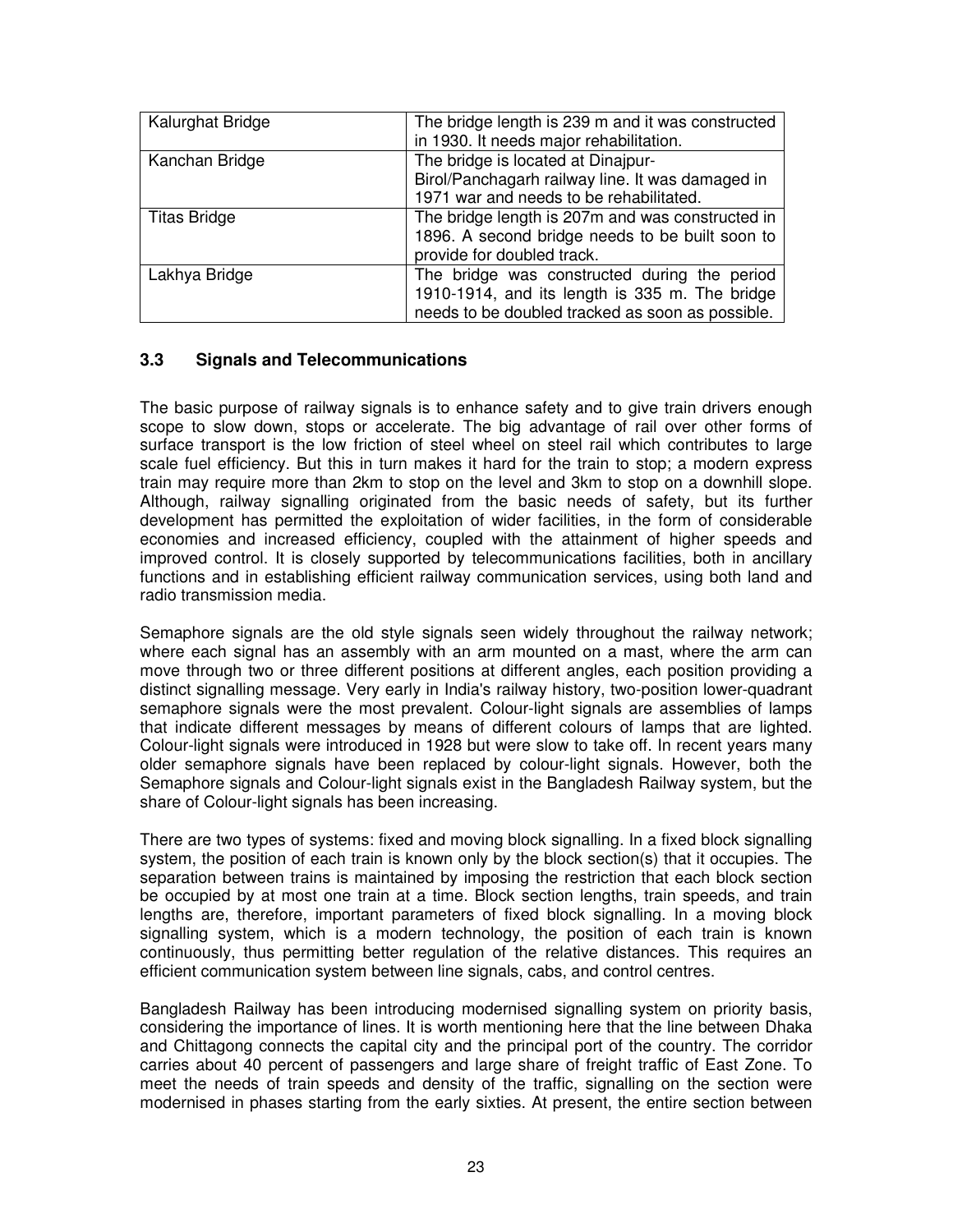Dhaka-Chittagong is provided with colour light signalling & relay interlocking with token less block working. The double wire upper quadrant mechanical signalling is provided in sections of Tongi-Mymensingh, Santahar-Bonarpara and Khulna-Darsana. Relay interlocking system exists at two major stations in West Zone viz. Parbatipur and Ishurdi and at six stations in Mymensingh-Jamalpur section in East Zone. The most important and busy level crossing gates are also provided with interlocking system including approach warning and road signal. Replacement and modernisation works of stations from Muladuli to Joydevpur have been completed with computerised interlocking signalling system. Bangladesh Railway also modernised the stations at Akhauara - Sylhat section with computerized signalling and interlocking system. Modernisation of signalling system from Dhaka-Dhirassram is being carried out at present.

| Standard of Interlocking                                         | Number       | % of Total |
|------------------------------------------------------------------|--------------|------------|
| Double wire interlocked with standard 'I' (train speed up to 48  | 36           | 10.81      |
| km/hour                                                          |              |            |
| Double wire interlocked with standard 'II' (train speed up to 72 | 7            | 2.10       |
| km/hour                                                          |              |            |
| Mechanical Interlocking standard 'I' (train speed up to 48       | 31           | 9.31       |
| km/hour)                                                         |              |            |
| Mechanical Interlocking standard 'II' (train speed up to 72      | 12           | 3.60       |
| km/hour)                                                         |              |            |
| Mechanical Interlocking standard 'III' (above 72 km/hour)        | 16           | 4.80       |
| Non-Interlocked (speed limit up to 16 km/hour)                   | 115          | 34.53      |
| Rely interlocked standard 'I' (train speed up to 48 km/hour)     | 8            | 2.40       |
| Rely interlocked standard 'II' (train speed up to 72 km/hour)    | $\mathbf{2}$ | 0.60       |
| Rely interlocked standard 'III' (maximum permitted train speed)  | 65           | 19.51      |
| Computer based Signalling and Interlocking System (CBI)          | 41           | 12.31      |
| Total                                                            | 333          |            |

#### **Table 3-4: Existing Standards of Interlocking**

**Source: Working Time Table No. 43, Bangladesh Railway, 2005** 

Bangladesh Railway used telecommunication facilities from Bangladesh Telegraph and Telephone Board (BTTB) up to late eighties. These facilities were landline based, prone to interference and were unreliable. In 1984, Bangladesh Railway went for modernisation of the telecommunication systems and subsequently laid optical fibre-based digital telecommunication network as major share of line. The telecommunication network spans approximately over 1800 km and connects about 250 railway stations. Bangladesh Railway now earns about Tk. 1000 million from this network of 2000 km of optical fibre. The telecommunication system provides about 250 train control telephones and the same number of station-to-station telephones. Copper conductors are used for block instruments and the block telephones. Computerised Seat Reservation and Ticketing System (CSRTS) and Computerised Wagon Control System (CWCS) have also been installed using this network.

About 70% of railway networks is under optical fibre-based communications system and surplus capacity of optical fibre has been leased out to Grameen Phone. The optical fibre has had great impact on information technology and expansion of information network. There is a commercial as well as dissemination approach to achieve social goals of optical fibre technology. The optical fibre cables Fibre to-the Home/Premises (FTTH) has emerged as the fastest growing broadband access technology in many countries today. As such, positive policy action may be necessary for developing and expanding FTTH/P throughout Bangladesh. This approach will also eliminate the regional differences, in Zila, Upazila and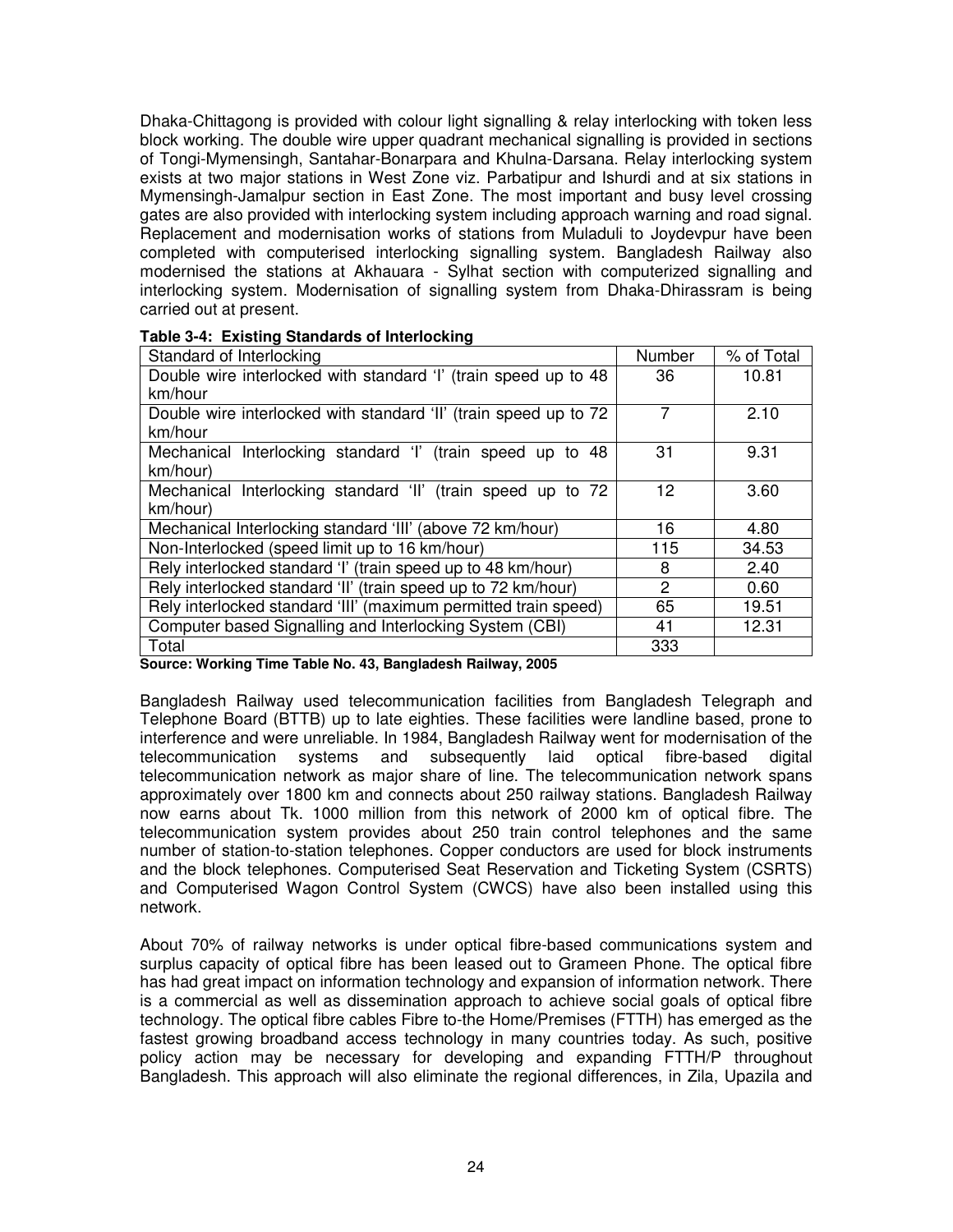Cities of densely populated country like Bangladesh in respect of information system gaps of human resource development and skills.

Bangladesh Railway has advantages in excavation and lying of optical fibre cables in ground along railway tracks as far as land acquisition and right of way (ROW) is concern. Therefore, the organisation has potentials for expansion of door-to-door information technology in the country as well as enhancement of commercial uses. It is satisfying to note that the optical fibre has had great impact on commercial uses, human resource development and poverty reduction in the country.

## **3.4 Weight Restrictions**

Bangabandhu Multipurpose Bridge (BMB) was originally designed to accommodate an MG railway track. When it was decided to build a DG track, BG train operation was allowed with severe load restrictions. The restrictions apply to BG freight trains only. Although most of BR's BG wagons can cross the bridge, Indian wagons cannot as they are heavier. Goods imported from India in Indian Railway (IR) wagons dominate freight traffic in the west zone. Unless the problem of weight restriction on BMB is addressed, Dhaka bound Indian cargo will have to be transhipped to BR wagons, or containerising. Containerised cargo can, however, move over BMB on suitable BG flat wagons.

The problem is further complicated by the fact that the Bangabandhu Multipurpose Bridge Authority (BMBA)-recently reorganised as that Bangladesh Bridge Authority owns the bridge and controls its use by road transport as well as by BR. This is something new and cumbersome for BR. BR is entrusted with the responsibility of operating train services as well as maintenance and safety of its infrastructure, which includes many important bridges. BR has its own institutional arrangement to prevent overloading of wagons and over-speeding of trains to ensure safety of its structures and operations. In case of BMB, BR is required to convince Bangladesh Bridge Authority that its operations are not endangering the safety of the bridge. BMBA has put a very severe speed restriction for train operation over BMB. The speed is now restricted to 20 km/h as opposed to the design speed of 40 km/h. This has drastically reduced the line capacity. The present estimated line capacity is 20 trains per day, which can at best be enhanced to 32 trains/day by splitting long block sections.

## **3.5 Speed Restrictions**

Differential speed restrictions, indicated by signs on track side, are not new to Bangladesh and are currently permitted for permanent and temporary speed restriction. Due to gradients, slow orders, passenger stations, track configuration and maintenance level, it is quite usual to indicate speed restrictions. The lack of rehabilitation and regular maintenance causes derailments, mostly in the case of goods trains, and imposes speed restrictions based on shortage of ballast cushion, density and unserviceable sleeper, lack of P-way fittings, and bridge conditions, which indicates overall track condition. In Bangladesh Railway, there are two broader groups of speed restriction, which are 11-50 and 51>. It is seen from the data that the existing sectional speed is 11-50 for only 30% of the railway network, which 70% of the network has a speed limit of 50 above. Please see the bar chart for further details.

The following bar chart and the table describes the speed limit with *imposed restrictions*. A staggering 47% of the network has speed restrictions of less than 50kph. Compared to this, the speed restriction on China's railways are in the range of 94 kph (Beijing-Guangzhou), 112 kph (Shanghai-Nanjing), and 98 kph (Beijing-Qinhuangdao), and the World Bank's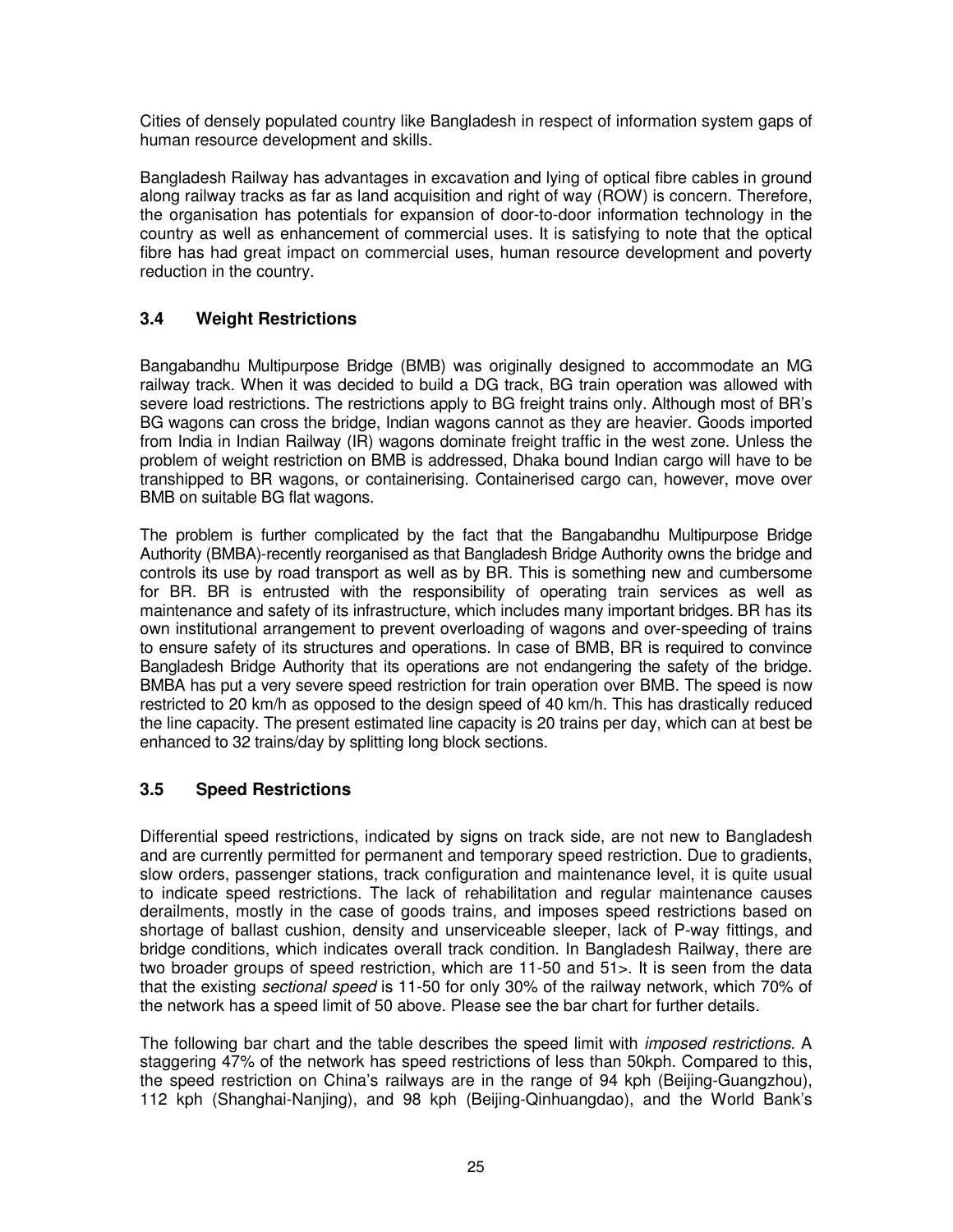recommended desirable speed is in the range of 60 to 100 kph. Hence the rail infrastructure in Bangladesh is severely hindering desirable operational performance.



**Source: BR Working Time Table No. 39 and GIS Database, TSMR, TSC Wing, Planning Commission**

## **3.6 Rail Weight and Engine Horsepower**

Rail weight is decided keeping in view the expected traffic and axle load. However, train performance depends on engine horsepower, gradient, curvature and especially on car loading. Most of the MG engines under BR are 1500 HP (with 1650 GHP) and the maximum speed for the recent classes is 100km/hour. The BG locomotive's average horsepower is within 2150HP-2600HP. However, 75lbs rail has been adopted on most of the MG lines and 60lbs on less busy MG routes, namely, Sholoshahar-Dohazari, Lalmonirhat-Burimari, and Jamalpur-Jagannathganj. In BG line, 90lbs rail has been laid. In the regional context, for example, in Malaysia in all MG (1000mm) lines 40kg (88lbs) rails are used on main lines and 30kg (66lbs) on less used branch lines. In the recent years, BR has been replacing 75lbs rail by 90lbs rail, particularly on the main lines.

The actual cost of the rail is an important element in the capital cost of the track – heavier rail is more durable and reduces maintenance but will only be justified where the loadings are high. However, this is an area, in which there is some scope for upgrading as demand increases.

## **3.7 Operational capacities**

Bangladesh Railway is responsible both for railways infrastructure and train operation. The infrastructures include development and maintenance of track, bridge, ferry service, signalling, telecommunication system, and other civil engineering assets. The operation includes procurement and maintenance of rolling stock, operating performance and line capacity requirements. As such for efficient operation of the railway, coordinated management decisions in respect of all BR's assets, fixed as well as rolling stocks, would be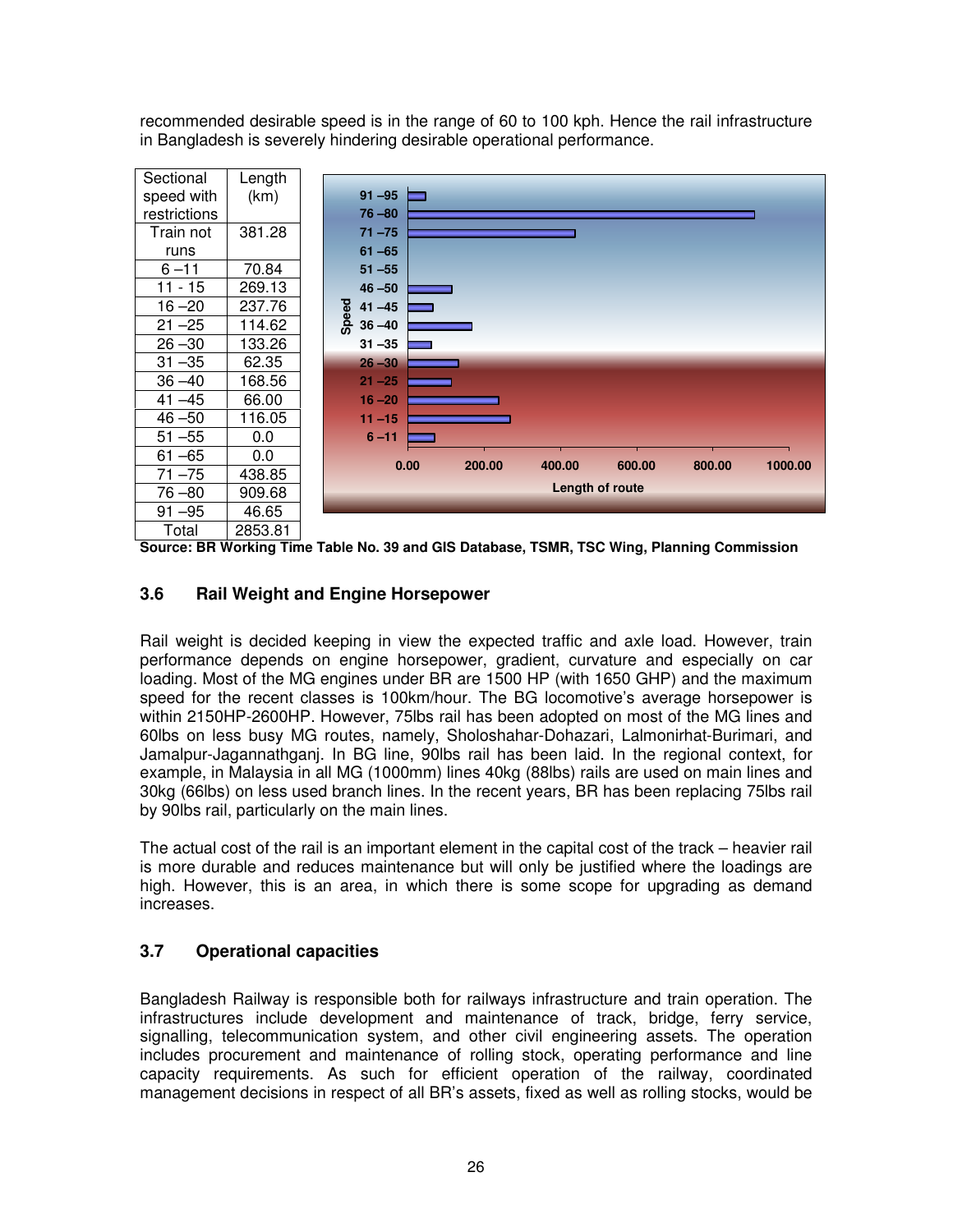essential. Availability of well-maintained fixed assets are pre-requisite for punctual operation of rolling stocks. On the other hand, the quality, quantity and standard of maintenance of rolling stocks, namely, locomotives, wagons and coaches are equally important to maintain punctuality. However, the attractiveness of a train service depends on a number of factors, which include timing the train at origin and destination points, speed, frequency of services, cleanness of coaches, and ticketing system.

It is seen from the Information Book (2005) of Bangladesh Railway (2005) that on average about 19% of the coaches is either under repair or awaiting repairs daily out of the total number of coaches on line. Similarly, on average about 29% BG wagons and 16% MG wagons is either under repair or awaiting repairs daily out of the total number of wagons on line. With regards to locomotives, on average about 25% of BG locomotives and 15% of MG locomotives are under repair or awaiting repairs daily of the total number of locomotives on line. The available information shows that the repairable number of coaches, wagons and locomotives are increasing every year. The causes of low availability of rolling stocks compared to total stock are mostly inadequate maintenance and aging of the stock. Low availability of assets compared to total stock indicates that quantity is sufficient but actual availability are very low or lower than normal. Adequate maintenance of rolling stock and sufficient maintenance facilities for assets are the two key factors, which affect business operations of Bangladesh Railway an enterprise.

## **3.8 Safety**

Rail is safer mode in comparison to road in Bangladesh. Presently, derailments of train are increasing but still the fatal accidents are less in number compared to other modes of transport. Railway is undoubtedly the most reliable traffic mode. The data on train accidents are available in the Information Books of Bangladesh Railway. The categories of train accidents are divided into collision, derailment, fire in the train and train running into obstruction. Please see Table 3-5 for further details.

The historical data shows that the derailments have been the major category of train accident in Bangladesh Railway. It was observed the accidents have been increasing over the years at around 16% per year and derailments dominated the scene. In this context, lack of proper maintenance was identified as one of the major causes of derailment.

| .       |            | 1.41        |                |                    |       |
|---------|------------|-------------|----------------|--------------------|-------|
| Year    | Collisions | Derailments | Fire in trains | Train running into | Total |
|         |            |             |                | obstructions       |       |
| 1997-98 | 8          | 233         |                | 16                 | 257   |
| 1998-99 | 5          | 304         |                | 49                 | 358   |
| 1999-00 | 6          | 405         |                | 44                 | 456   |
| 2000-01 | 5          | 510         |                | 37                 | 552   |
| 2001-02 | 14         | 624         | 3              | 67                 | 708   |
| 2002-03 | 13         | 482         | 2              | 27                 | 524   |
| 2003-04 | 8          | 723         |                | 23                 | 754   |
| 2004-05 | ⇁          | 592         | 30             | 78                 | 707   |
| 2005-06 | 3          | 790         |                | 37                 | 853   |

**Table 3-5: Train Accidents by Category** 

**Source: Information Book of Bangladesh railway, 2006**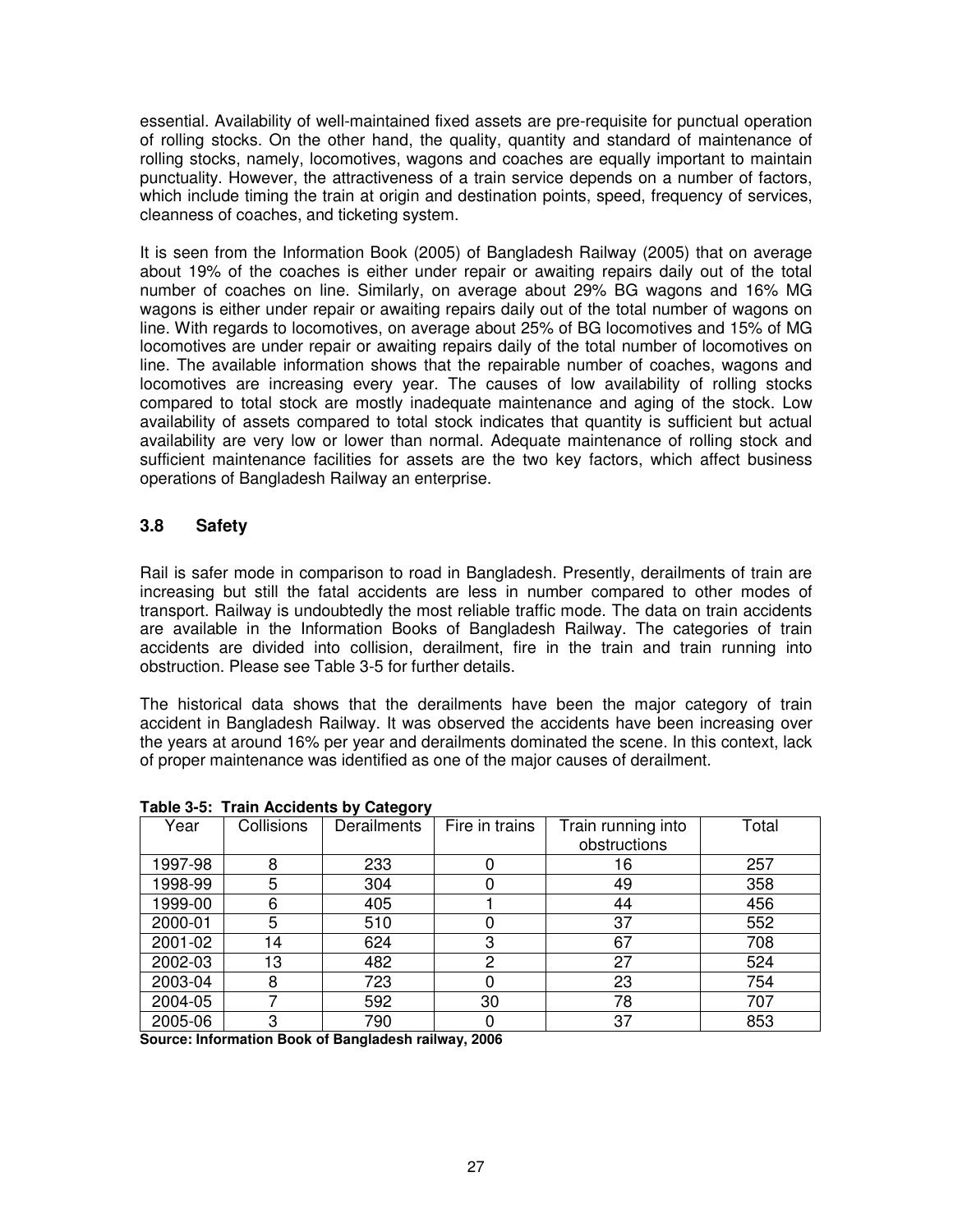## **3.9 Ferries**

Presently, Bangladesh Railway does not handle ferry services regularly. The last ferry at Balashi Ghat operates as conditional, which depends on river draught. The importance of ferry crossing reduced many folds after opening of Bangabandhu Multipurpose Bridge.

### **3.10 Locomotives**

#### **3.10.1 Metre Gauge Locomotives**

The MG locomotives of Bangladesh Railway are a mix of diesel electric and diesel hydraulics. Most of the locomotives are actually diesel electric having North American origin. These were obtained from distinct sources, such as, Alco and General Motors. A smaller number (a total of 23 number MHZ 5 and MHZ 8 class) of diesel hydraulics locomotives were obtained from Hungary. A total number of 51 MEG 11 and MEG 9 class locomotives were procured in fifties and early sixties. The recent deliveries include 21 class MEL 15 locomotives from Germany during the period 1995-97 and 10 Indian MED 14 class in 1996. The most recent locomotives received were a total of 19 MEI 15 locomotives from Korea, of which eight were delivered in 1999 and a further 11 in 2005. Most of the MG locomotives are relatively low powered, i.e. 1500 HP (with 1650 GHP). The maximum speed for the most recent classes are 100km/hour with some of the earlier classes geared to a maximum 96km/hour.

Bangladesh Railway considers that the locomotives in excess of 30 years old are beyond their accountancy and due for replacement. According to this time limit, about 91 locomotives have already crossed that limits and another 23 are approaching this stage. However, the utilisation of locomotives is greater concern than their age. The aging fleet does account for the problems of low availability and the lack of reliability. It is also more difficult, and often very expensive, to obtain spare parts for such old designs, which can increase lead time of locomotive maintenance. All these uses contribute to shortage of locomotives on line. The details of MG locomotive number, types and age profile are presented in the Table 3-6.

| Type              | Year  |           |          |        |     |        | <b>Age Profiles</b> |        |        |        |     | Total |
|-------------------|-------|-----------|----------|--------|-----|--------|---------------------|--------|--------|--------|-----|-------|
|                   |       | $0 - 5$   | $6 - 10$ | $11 -$ | 16- | $21 -$ | $26 -$              | $31 -$ | $36 -$ | $41 -$ | >45 |       |
|                   |       |           |          | 15     | 20  | 25     | 30                  | 35     | 40     | 45     |     |       |
| MEG11             | 1953- |           |          |        |     |        |                     |        |        |        | 15  | 15    |
|                   | 56    |           |          |        |     |        |                     |        |        |        |     |       |
| MEG9              | 1961- |           |          |        |     |        |                     |        |        |        | 36  | 36    |
|                   | 63    |           |          |        |     |        |                     |        |        |        |     |       |
| MEM14             | 1969- |           |          |        |     |        |                     |        | 21     |        |     | 21    |
|                   | 70    |           |          |        |     |        |                     |        |        |        |     |       |
| MEE5              | 1973- |           |          |        |     |        |                     | 19     |        |        |     | 19    |
|                   | 74    |           |          |        |     |        |                     |        |        |        |     |       |
| MEM14             | 1978  |           |          |        |     |        | 11                  |        |        |        |     | 11    |
| MHZ <sub>5</sub>  | 1980  |           |          |        |     |        | 12                  |        |        |        |     | 12    |
| MEH14             | 1981  |           |          |        |     | 17     |                     |        |        |        |     | 17    |
| MHZ8              | 1983  |           |          |        |     | 11     |                     |        |        |        |     | 11    |
| MEG15             | 1988  |           |          |        | 16  |        |                     |        |        |        |     | 16    |
| MEL <sub>15</sub> | 1995- |           | 11       | 10     |     |        |                     |        |        |        |     | 21    |
|                   | 97    |           |          |        |     |        |                     |        |        |        |     |       |
| MED14             | 1996  |           | 10       |        |     |        |                     |        |        |        |     | 10    |
| MEI15             | 1999, | 11        | 8        |        |     |        |                     |        |        |        |     | 19    |
|                   | 2005  |           |          |        |     |        |                     |        |        |        |     |       |
| Total             | . .   | 11<br>. – | 29       | 10     | 16  | 28     | 23                  | 19     | 21     | 0      | 51  | 208   |

**Table 3-6: MG Locomotive Types and Age Profiles** 

**Source: Bangladesh Railway Sector Improvement Project (2007)**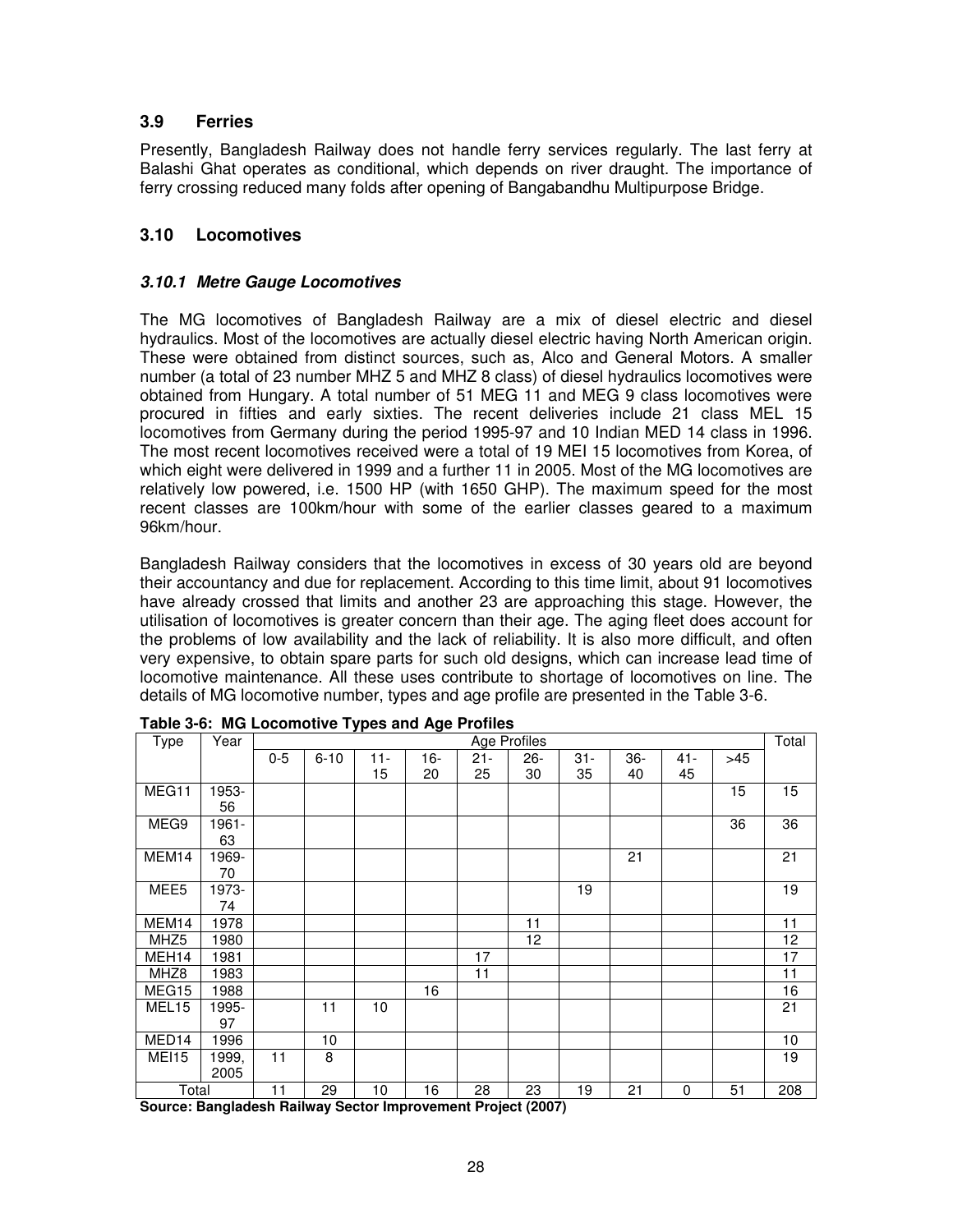#### **3.10.2 Broad gauge Locomotives**

A total of 77 BG locomotives are available on line in West Zone of Bangladesh Railway. Of which, nine BHZ 9 class with 500 GHP from Hungary are not used for passenger and freight trains but used for shunting purposes. Most of the locomotives are relatively of higher power with 2150HP-2600HP compared to MG locos, which are on average around 1500HP. Only 37, out of total 77 BG locomotives are less than 30 years old. The detail of BG locomotive number, types and age profile are presented in the Table 3-7.

|                   | . as is the state second that is positive right formed |         |          |        |     |        |              |        |       |     |     |       |
|-------------------|--------------------------------------------------------|---------|----------|--------|-----|--------|--------------|--------|-------|-----|-----|-------|
| Type              | Year                                                   |         |          |        |     |        | Age Profiles |        |       |     |     | Total |
|                   |                                                        | $0 - 5$ | $6 - 10$ | $11 -$ | 16- | $21 -$ | $26 -$       | $31 -$ | $36-$ | 41- | >45 |       |
|                   |                                                        |         |          | 15     | 20  | 25     | 30           | 35     | 40    | 45  |     |       |
| <b>BEA 20</b>     | 1966                                                   |         |          |        |     |        |              |        |       | ا ا |     | 17    |
| BEM20             | 1970                                                   |         |          |        |     |        |              |        | 14    |     |     | 14    |
| BHZ <sub>5</sub>  | 1980                                                   |         |          |        |     |        | 9            |        |       |     |     | 9     |
| BEB <sub>12</sub> | 1980                                                   |         |          |        |     |        | 12           |        |       |     |     | 12    |
| BEH <sub>20</sub> | 1981                                                   |         |          |        |     | 12     |              |        |       |     |     | 12    |
| BED <sub>24</sub> | 2001&2004                                              | 13      |          |        |     |        |              |        |       |     |     | 13    |
|                   | Total                                                  | 13      | 0        | 0      | 0   | 12     | 21           | 0      | 14    | 17  | 0   | 77    |

**Table 3-7: BG Locomotive Types and Age Profiles** 

**Source: Bangladesh Railway Sector Improvement Project (2007)** 

Locomotives are expensive items; as such it is only through increased productivity that the unit cost of a loco could be reduced. It is argued that a well-managed railway should have above 90 percent of its diesel locomotive fleet available for use on any given day. The availability for uses of MG locos is about 85 percent and for BG locos, it is 75 percent in Bangladesh. In addition, the speed is another factor for locos productivity, which depends on track condition. However, a-mix of factors contributes to reduce utilisation of locos in Bangladesh.



 **Source: World Bank's Railway Database**

### **3.11 Rolling Stock (Coaches)**

### **3.11.1 Metre Gauge and BG Coaches**

The carriage fleet (passenger coaches) is the second area of critical importance in the context of providing railway services. The useful life of railway carriages can be extend up to forty years and this is a significant factor when addressing the issue of providing railway services. Some of the carriages are still being operated, which are over thirty years old and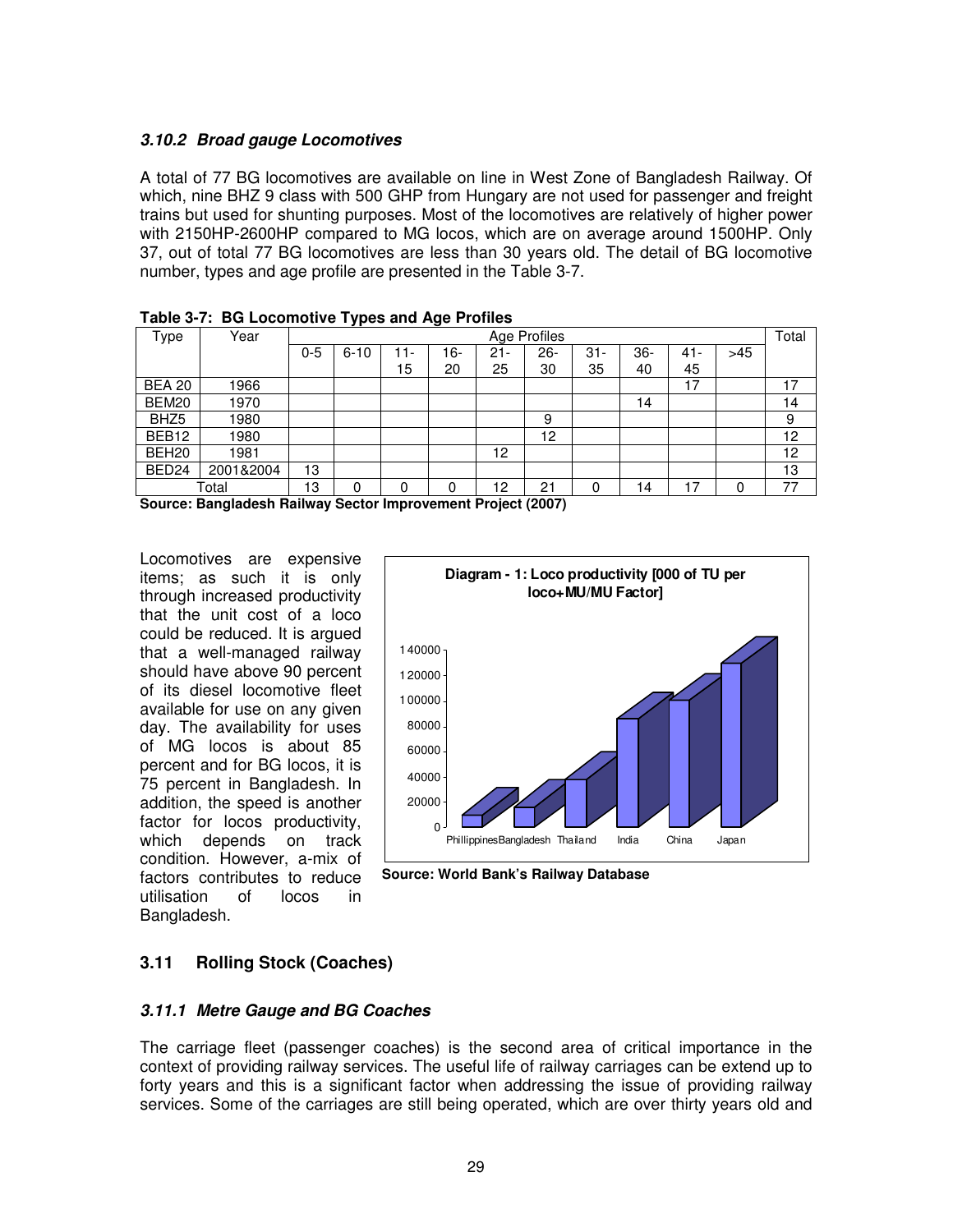most of the carriages have been in service since the early 1980s. The older carriages of Bangladesh Railway are, however, being phased out and replaced by modern units. The age profiles of MG and BG coaches are presented in Tables 3-8 and 3-9 respectively.

| Age Profile     | Number | Percentage |  |  |  |  |  |  |
|-----------------|--------|------------|--|--|--|--|--|--|
| $0 - 5$         |        | 0.0        |  |  |  |  |  |  |
| $6 - 10$        | 67     | 7.4        |  |  |  |  |  |  |
| $11 - 15$       | 17     | 1.9        |  |  |  |  |  |  |
| 16-20           | 164    | 18.1       |  |  |  |  |  |  |
| $21 - 25$       | 208    | 22.9       |  |  |  |  |  |  |
| 26-30           | 219    | 24.1       |  |  |  |  |  |  |
| $31 - 35$       | 153    | 16.9       |  |  |  |  |  |  |
| 35 <sub>5</sub> | 80     | 8.8        |  |  |  |  |  |  |
| Total           | 908    | 100.0      |  |  |  |  |  |  |

#### **Table 3-8: MG Coaches and Age Profiles**

**Source: Bangladesh Railway Sector Improvement Project (2007)** 

| Age Profile     | Number | Percentage |
|-----------------|--------|------------|
| $0 - 5$         | 50     | 15.4       |
| $6 - 10$        | 0      | 0.0        |
| $11 - 15$       | 3      | 0.9        |
| 16-20           | 13     | 4.0        |
| $21 - 25$       |        | 2.2        |
| 26-30           | 175    | 54.0       |
| $31 - 35$       | 31     | 9.6        |
| 35 <sub>5</sub> | 45     | 13.9       |
| Total           | 324    | 100.0      |

**Table 3-9: BG Coaches and Age Profiles** 

**Source: Bangladesh Railway Sector Improvement Project (2007)** 

An attempt was made to compare the productivity of Bangladesh Railway coaches with selected Asian countries. It is found from the Diagram  $-2$ that the productivity of coaches is less in Bangladesh compared to selected Asian countries. The coaches appear to be underutilised in Bangladesh. About 26 percent coaches of MG lines are over 30 years old and another 24 percent coaches are approaching that age. For BG line, 24 percent coaches are already over 30 years old and another 54 percent coaches are within the age range of 26-30



**Source: World Bank's Railway Database**

years. Moreover, maintenance of coaches is another important factor which contributes to productivity. The availability of MG coaches is about 81 percent, while it is 80 percent for BG coaches.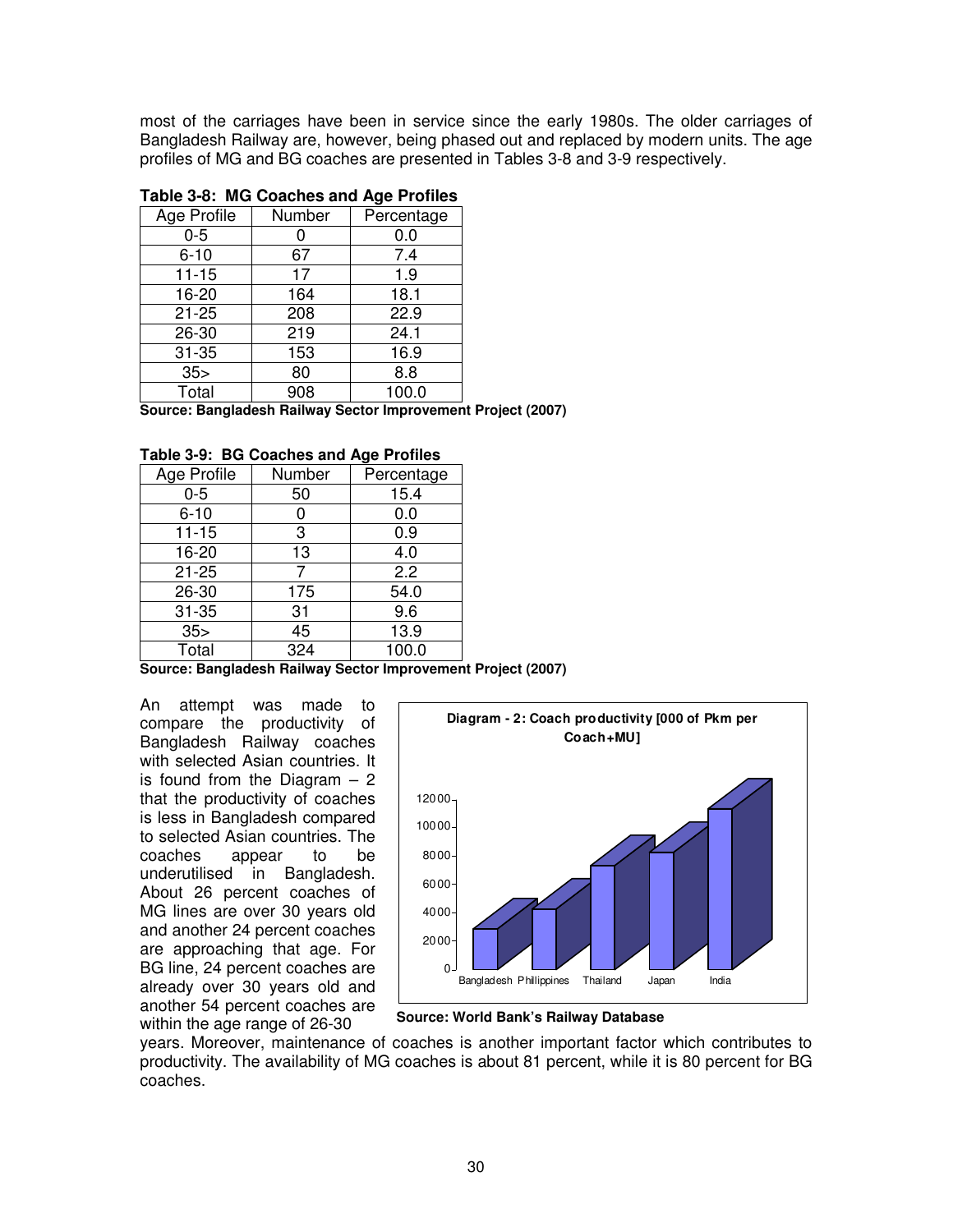#### **3.11.2 Metre gauge and Broad gauge Wagons**

The details of age profiles are shown in the following Table 3-10 and Table 3-11. It is found that most of the wagons are above 20 years old and after 1990, no BG wagons were procured. In addition, it is tried to segregate the 4-wheel and 8-wheel wagons of BG and MG system. Based on the age profile, the wagons are segregated further as broader age profile (0-45 years), because after 45 years BR declares the wagons beyond their economic age.

| Number of    | Age Profiles (Years) |          |       |    |      |     |                               |      | Total         |     |      |
|--------------|----------------------|----------|-------|----|------|-----|-------------------------------|------|---------------|-----|------|
| Wagons       | $0 - 5$              | $6 - 10$ | 11-15 |    |      |     | 16-20 21-25 26-30 31-35 36-40 |      | $41-45$ $46+$ |     |      |
| Metre        | 100                  | 100      | 80    | 61 | 1468 | 210 | 1097                          | 2784 | 687           | 700 | 7270 |
| Gauge        |                      |          |       |    |      |     |                               |      |               |     |      |
| <b>Broad</b> |                      |          |       |    | 33   | 987 |                               | 97   | 554           | 259 | 1930 |
| Gauge        |                      |          |       |    |      |     |                               |      |               |     |      |

**Table 3-10: Age Profiles of Wagons**

**Source: Reform of Bangladesh Railway (2008)**

| Table 3-11: Broader Age Profiles of Wagons |  |  |
|--------------------------------------------|--|--|
|--------------------------------------------|--|--|

| Age Profile | Number of MG | Number of BG |
|-------------|--------------|--------------|
| (Years)     | Carriages    | Carriages    |
| $0 - 40$    | 4900         | 1117         |
| $0 - 45$    | 6587         | 1671         |
| All age     | 7270         | 1930         |

**Note: BR estimates the economic life of wagons up to 45 years old** 

It appears from Diagram – 3 that wagon productivity is very low in Bangladesh. The availability of MG wagon for use is 84 percent and in case of BG wagon, it is only 71 percent. It was found from the available data that there are significant numbers of extremely old wagons in the freight fleet of Bangladesh Railway. The old age of wagons is a matter of great concern to Bangladesh Railway, with regards to productivity, which is very low in Bangladesh compared to other countries in the region.



**Source: World Bank's Railway Database**

## **3.12 Workshops and Loco Shed**

Bangladesh railway has own workshops for maintenance of its rolling stocks. The workshops are based in Dhaka, Pahartali, Parbatipur and Saidpur. The different types of works relating to rolling stock are furnished in the various workshops. Saidpur Railway Workshops is the largest workshop of BR, which is well equipped for undertaking heavy repairs of carriages and wagons of both the gauges. Heavy repairs and major overhauling works for MG and BG locomotives are carried out at Parbatipur Central Locomotive and Diesel Workshops.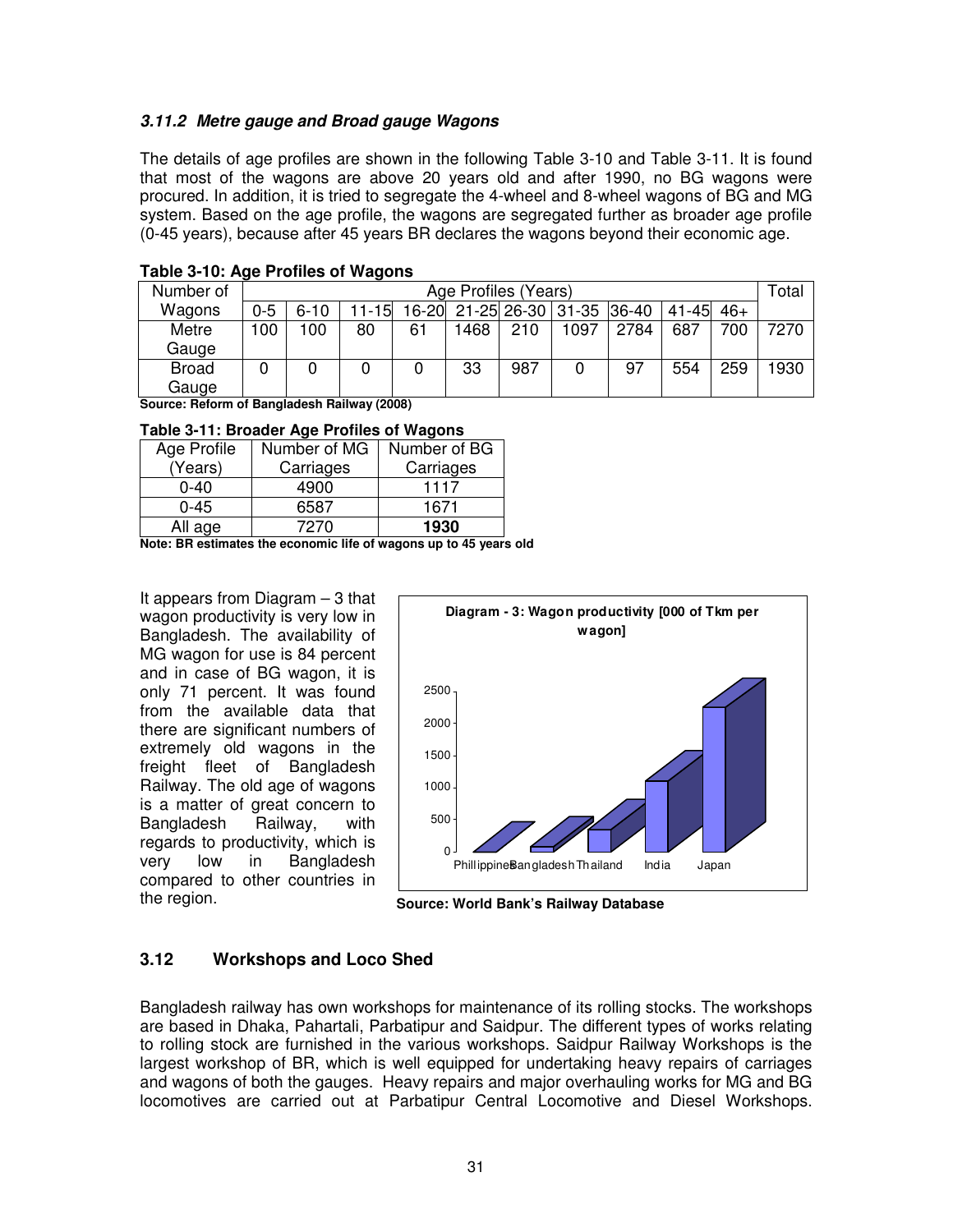Repairs of locomotives are also carried out in the Dhaka Diesel Workshop. Pahartali Workshops are BR's main establishments for overhaul of Metre Gauge locomotives, carriages and wagons on the Eastern Zone. The details of main and damaged workshops under BR are described below:

#### **Pahartali Workshops**

Pahartali Workshops are BR's one of the main establishments for the overhaul of locomotives, carriages and wagons in the East Zone (EZ). The workshops undertake the major overhauls of majority of the metre gauge fleets. The workshops facilities comprise a diesel locomotive shop and a main carriage and wagon repair shop. There are another 14 shops; however, all the buildings and facilities of the workshop are aging fast. As a result, working conditions in the shops are getting worse, and this is impacting work efficiency. The renovation work of these buildings/sheds, facilities/utilities need to be undertaken on an urgent basis.

#### **Saidpur Workshops**

This workshop started working as a small MG steam locomotive running repair shed in the year 1870, just seven years after the rail transport started operating in the area. The repair of BG locomotives, carriages and wagons started in 1953 and a carriage construction shop was established in 1966. Presently, there are 28 shops in the workshop and the shops are broadly divided into three categories, namely:

- Under Work Manager (WM) carriage shop, wagon shop, paint shop, general overhauling shop, CHR shop, welding shop, C&W M/C shop, yard shop, inspection shop, training school, schedule office, and drawing office;
- Under Production Engineer (PE) loco M/C shop, boiler shop, millwright shop, tool room, saw mill, production M/C shop, crane shop, and laboratory; and
- Under Divisional Electrical Engineer (DEE) power house, GER shop, LC&W shop, TL shop & diesel shop.

It is worth mentioning here that the only locomotive repairs and overhauling works have been shifted from Saidpur workshop to Parbatipur Loco shed in the recent past. However, most of the roofs and sidewalls of the shops have deteriorated and got damaged. In this regards, the working environment is not efficient and production friendly.

### **Civil Engineering Shops & Plants**

There are Bridge Workshops situated at Kadamtali, Chittagong and Saidpur, Nilphamari which need modernization. The Bridge Engineering shop & concrete yard at Kdamtali, Chittagong may be converted to a modern Track Machine Shop where mechanized track maintenance machineries could be maintained & operated. Other production works related maintenance to Track & Bridge may also perform in the shop. Modernization of Saidpur Bridge Workshop is essential. Modernization and Capacity enhancement of Chatak Bazar Concrete Sleeper Plant need to pay attention. Rehabilitation & modernization of Kanchan Nagar Wooden Sleeper Treatment Plant is also essential for proper track maintenance. Moreover, Bangladesh Railway has a training academy at Halishahar, Chittagong which needs to be rehabilitated and training facilities and modules have to be improved.

### **3.13 Financial Position**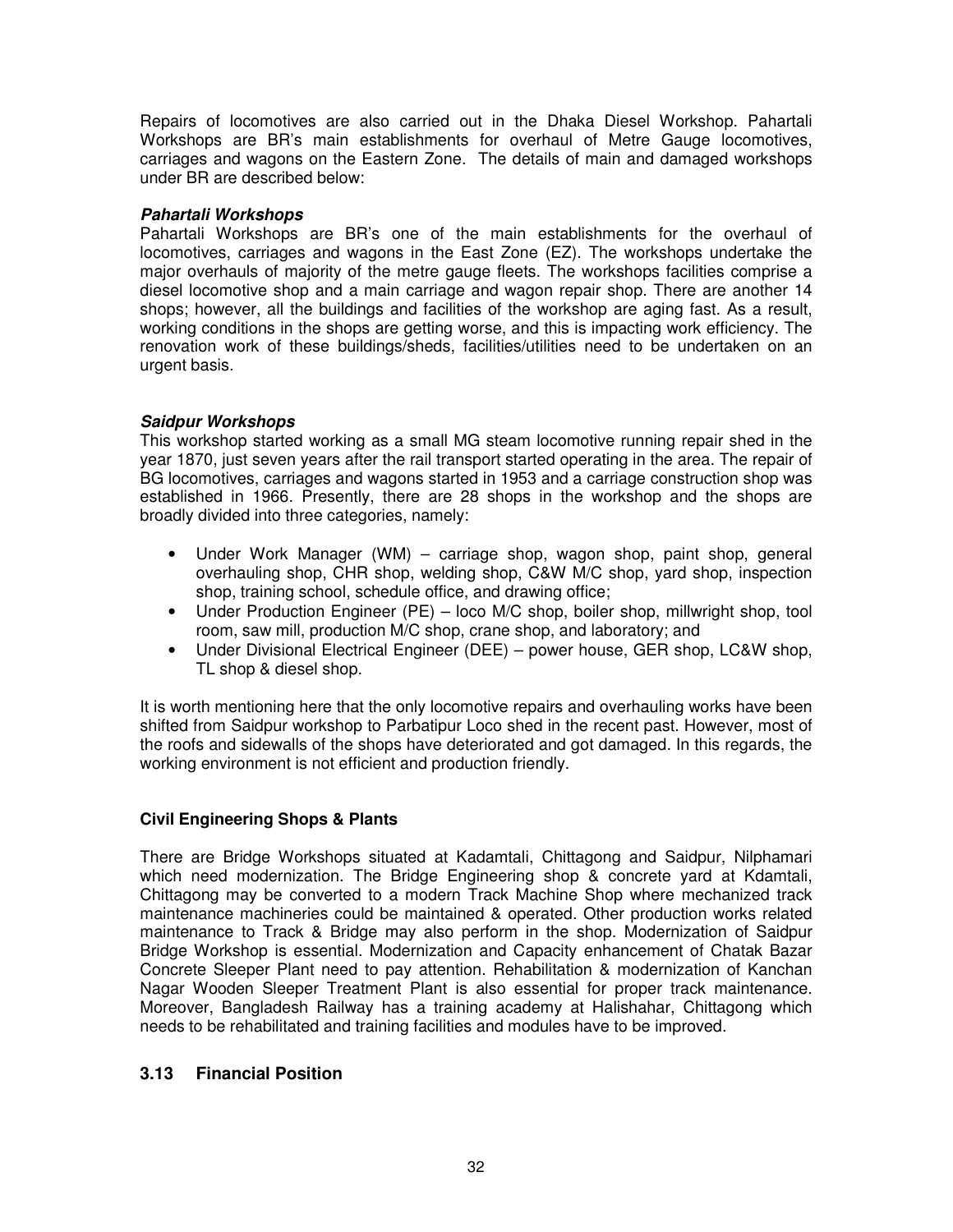Financial positions of Bangladesh Railway are dependent on a mix of overall financial performance, fare and tariff structures. Partly, due to its declining market share, increasing costs and regulated tariffs, Bangladesh Railway has been running at a deficit. The following sections discuss the financial and tariff structure of Bangladesh Railway in the recent years.

### **3.13.1 Financial Performance and Vulnerability**

Bangladesh Railway has been losing concern for many years. In FY2005, the working ratio i.e. operating expenses divided by total revenues was 1.36 and the operating ratio i.e. operating expenses divided by operating revenues was 1.46 excluding provision of depreciation and Public Service Obligation (PSO) payments and welfare grants. Both these ratios show that operating revenues were not sufficient to cover operating expenses. The government has been subsidising the BR through deficit financing to make up the losses.

It was further noticed that expenditure had increased at 6.7% per year, while tariff revenue showed an increase of 3.8% only annually. Cement, fertiliser and raw jute which were carried by rail decreased in many folds. As a result, the earning-expenditure gap increased. The cultivation of jute and production of jute products has been decreasing in the country over the last decades. Also import of cement had been replaced with domestic production since late nineties. By and large, the stagnating trend of revenue earning had not caught up with the expenditures necessary for train operations. The following graph shows the earningexpenditures scenarios of Bangladesh Railway for almost a decade.

Bangladesh Railway, however, shall have to increase its operational efficiency to over-come the existing gap between earning – expenditure. However, the following graph shows that the earning-expenditure gap, before FY1998-99 was cancelled by the Public Service Obligation (PSO) expenditure by the government. The aims of the PSO is to compensate unprofitable rail services that were judged socially necessary and are operated



**Source: Information Book (2006), Bangladesh Railway**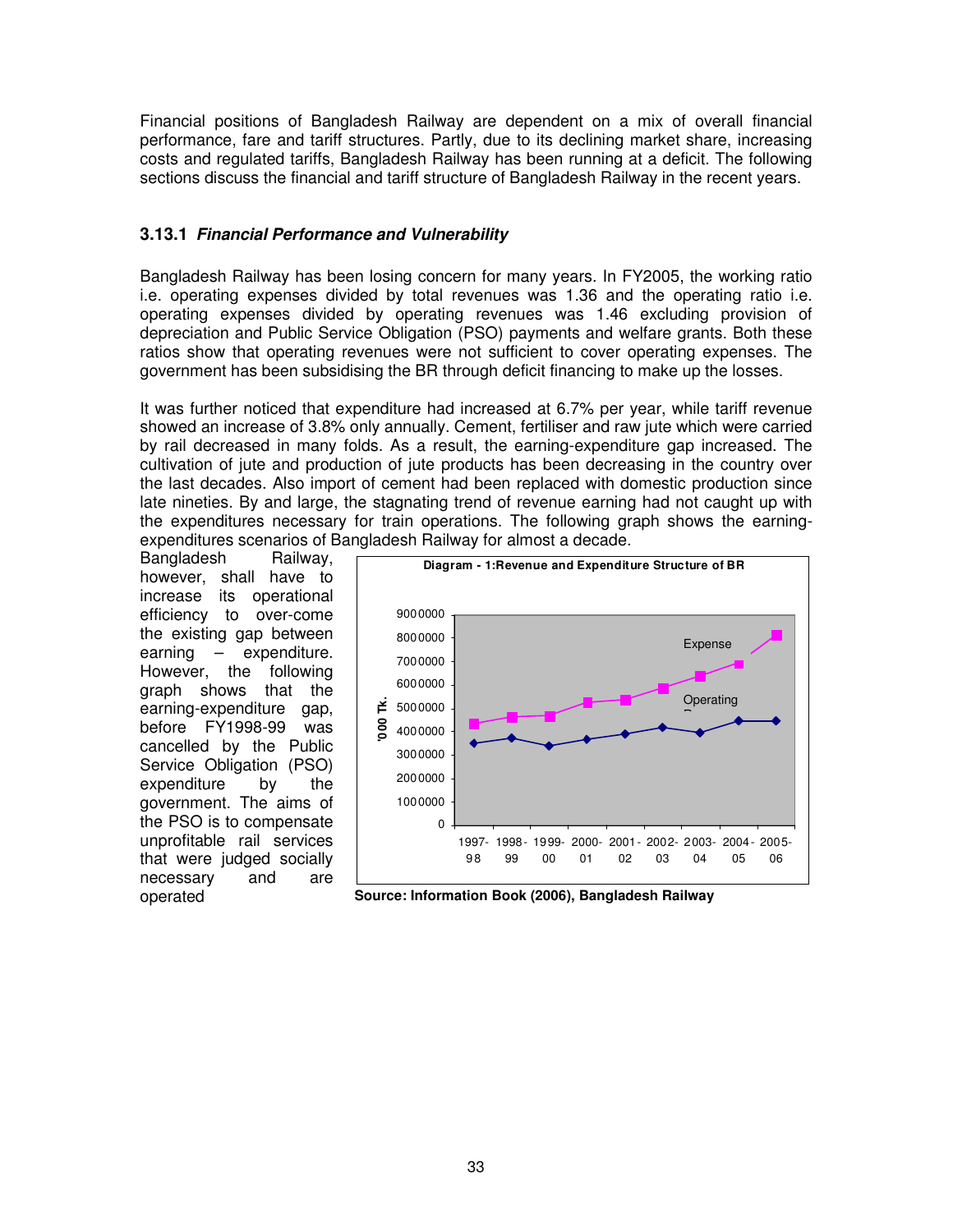at the request of the government that are mainly local passenger trains operating on the branch lines. However, it is very difficult to collect information on detail and specific PSO expenditure by branch lines. Since FY1997-98, its amount had been fixed at Taka 860 million and it has continued up to FY2005- 06 and it may be because of budgetary constraints of the government. It is told that the government under the name of PSO has been enforcing railway



**Source: Information Book (2006), Bangladesh Railway**

operation without appropriate compensation since last decades. The tariff of Bangladesh had been kept without revision since 1991, which may be contributed the existing financial situations and at the same time operational performance is also stipulated the earningexpenditure gap. It is seen from available information, in 1970's and 1980's, the tariff had been revised many times. After that, it has been kept unchanged for more than 15 years. However, all above phenomenon, which is operational efficiency, PSO expenditure and tariff structure led to loss-making rail service in Bangladesh.

### **3.13.2 Passenger and Freight Tariffs**

It is understood that the second class mail and express train fares are the basis for deciding unit price of passenger tariff. This unit price will be multiplied by a coefficient to decide tariff of other classes. Distance is also taken into consideration to give rebate on actual fare. In addition, the economic activities and GDP growth in different localities in different routes are also taken into consideration to calculate the rebate. This system has been introduced on Bangladesh railway since 1988. In 1988 this base fare was Tk. 0.16 and was increased to Tk. 0.24 in 1992. For details of passenger and freight revenues over a eight years period may be seen at Diagram – 3.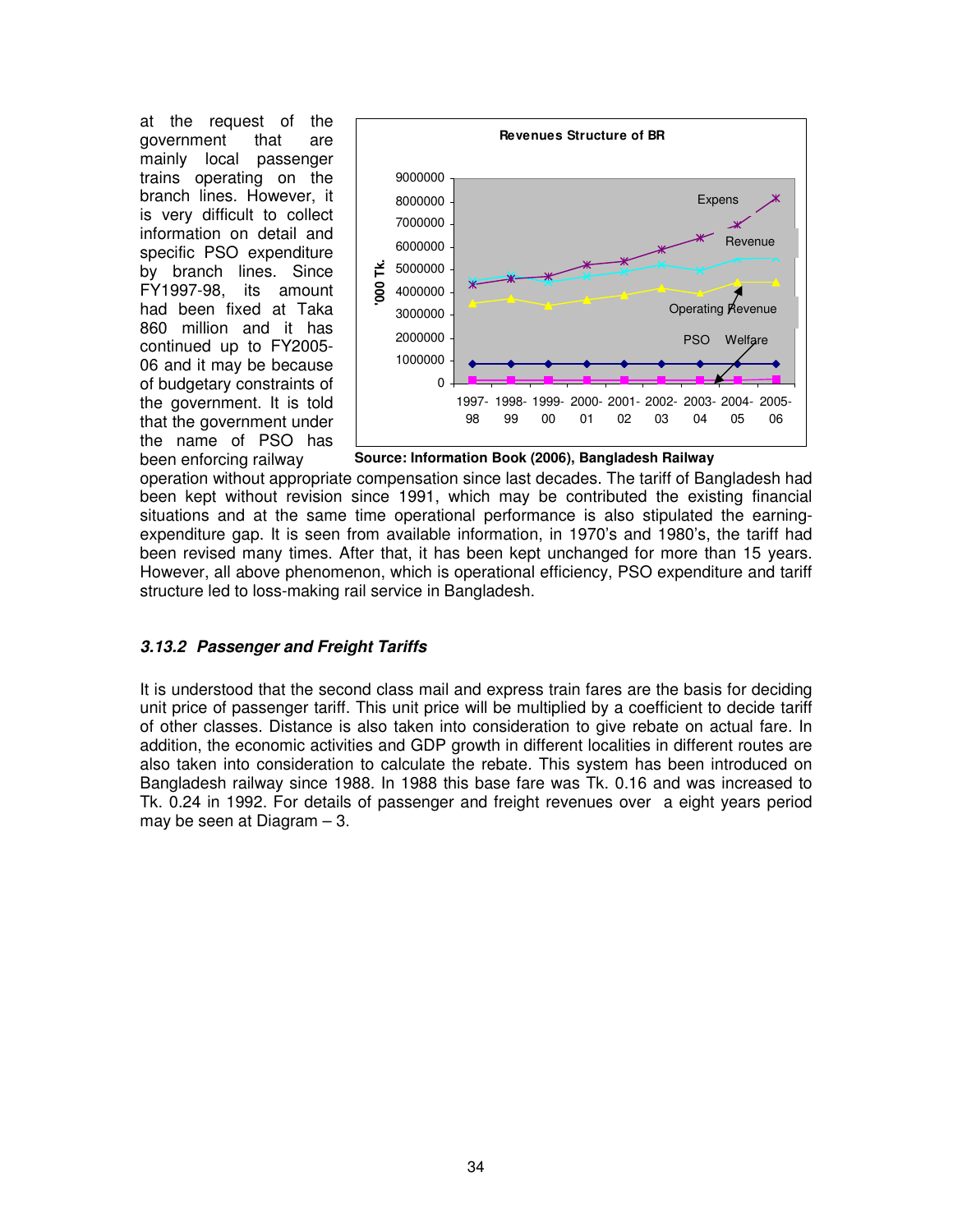

Tariff for passengers are mainly categorised into following classes:

- Air Condition
- First Class
- First Class Chair
- Shovan Chair
- Shovan
- Shulov
- Second Class

The freight tariff structure revised in 1989 had been maintained for 10 years up to 1999. In 1999, freight tariff for luggage, parcel and a few other commodities were revised. As passenger, freight tariff depends on distances, over longer haulages, freight rate becomes down. Bangladesh Railway divides all types of commodity into 14 classes and fix tariff accordingly. The tariff rate is fixed by Ministry of Communications. For military consignment, there is a separate tariff rate. Railway started carrying container traffic from 1987 and container has been kept outside defined classes of commodities in railway.

As business promotion incentive to increase freight traffic on railway, Director General (DG) can give rebate up to 10% on different freight according to the nature of traffic and volume of traffic. There is also special discount rate for handling bulk traffic of particular nature from particular station to another particular station for a certain period. The special discounted rate from station to station is usually below the tariff rate but above the operating cost. However, the productivity and operational performance of Bangladesh Railway has not been up to the mark in the recent years. It was observed that if the traffic were at the levels of 1970s and 1980s, then the productivity and operational performance scenario would have looked better.

Based on the available information of 2006, an attempt was made to show the breakdown of Bangladesh Railway's operating expenses under different heads. It was found that the